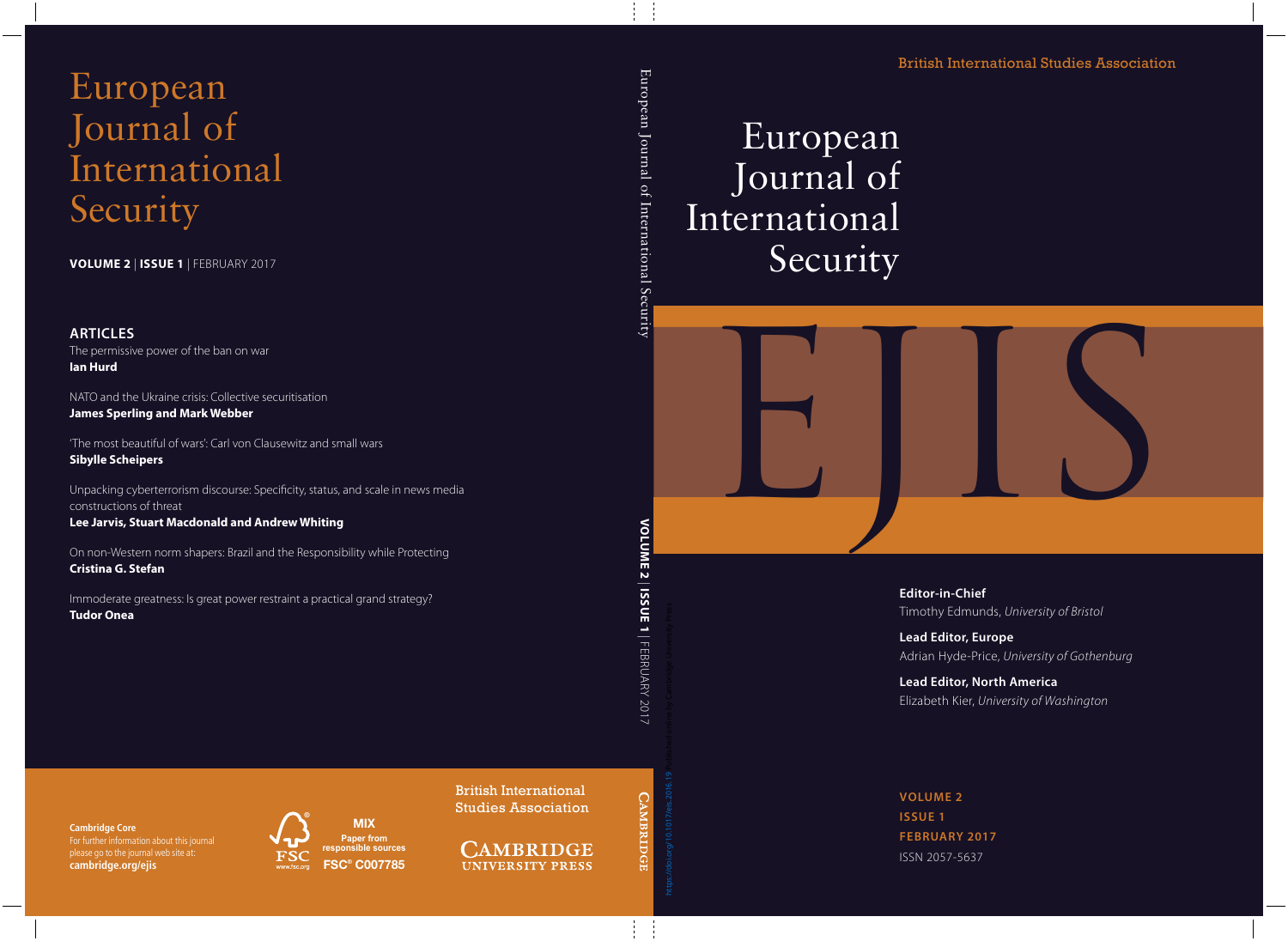

**British International Studies Association** 

The European Journal of International Security (EJIS) publishes theoretical, methodological and empirical papers at the cutting-edge of security research. Welcoming high quality research from around the world, EJIS covers all areas of international security and is particularly concerned to make connections and build bridges, both between different disciplinary and theoretical perspectives, but also across regional boundaries.

EJIS publishes rigorous, peer-reviewed papers that significantly advance scholarship through original analysis of a salient policy issue, the exploitation of new data, and/or the innovative development and application of theory.

EJIS is a journal of the British International Studies Association.

| Editor-in-Chief        | <b>Lead Editor, Europe</b> | <b>Lead Editor, North America</b> |
|------------------------|----------------------------|-----------------------------------|
| Timothy Edmunds,       | Adrian Hyde-Price,         | Elizabeth Kier.                   |
| University of Bristol, | University of Gothenburg,  | University of Washington,         |
| UK                     | Sweden                     | USA                               |

#### *Associate Editors*

Christian Bueger, Cardiff University, UK David J. Galbreath, University of Bath, UK

#### *Chair of the Editorial Board*

Theo Farrell, King's College London, UK

#### *Editorial Board*

Tarak Barkawi, London School of Economics, UK Alex Bellamy, University of Queensland, Australia Ruth Blakeley, University of Kent, UK Alexandra Gheciu, University of Ottawa, Canada Dominic Johnson, St Anthony's College, Oxford, UK Elke Krahmann, Brunel University, UK Keith Krause, Graduate Institute, Geneva, Switzerland

Ulrich Krotz, European University Institute, Italy Vincent Pouliot, McGill University, Canada Sebastian Rosato, University of Notre Dame, USA

Sten Rynning, University of Southern Denmark, Denmark Stephen Saideman, Carleton University, Canada Laura Shepherd, University of New South Wales, Australia Anthoni van Niewkerk, University of the Witwatersrand, South Africa Pascal Vennesson, NTU Singapore, Singapore Nicholas Wheeler, University of Birmingham, UK Mike Williams, New York University, USA Rachel Woodward, University of Newcastle, UK Wu Xinbo, University of Fudan, China Yongjin Zhang, University of Bristol, UK

Anthony King, University of Warwick, UK Jutta Weldes, University of Bristol, UK

European Journal of International Security and all other Cambridge Journals can be found at http://cambridge.org/core

GW4 is a collaboration between University of Bath, University of Bristol, Cardiff University & University of Exeter.